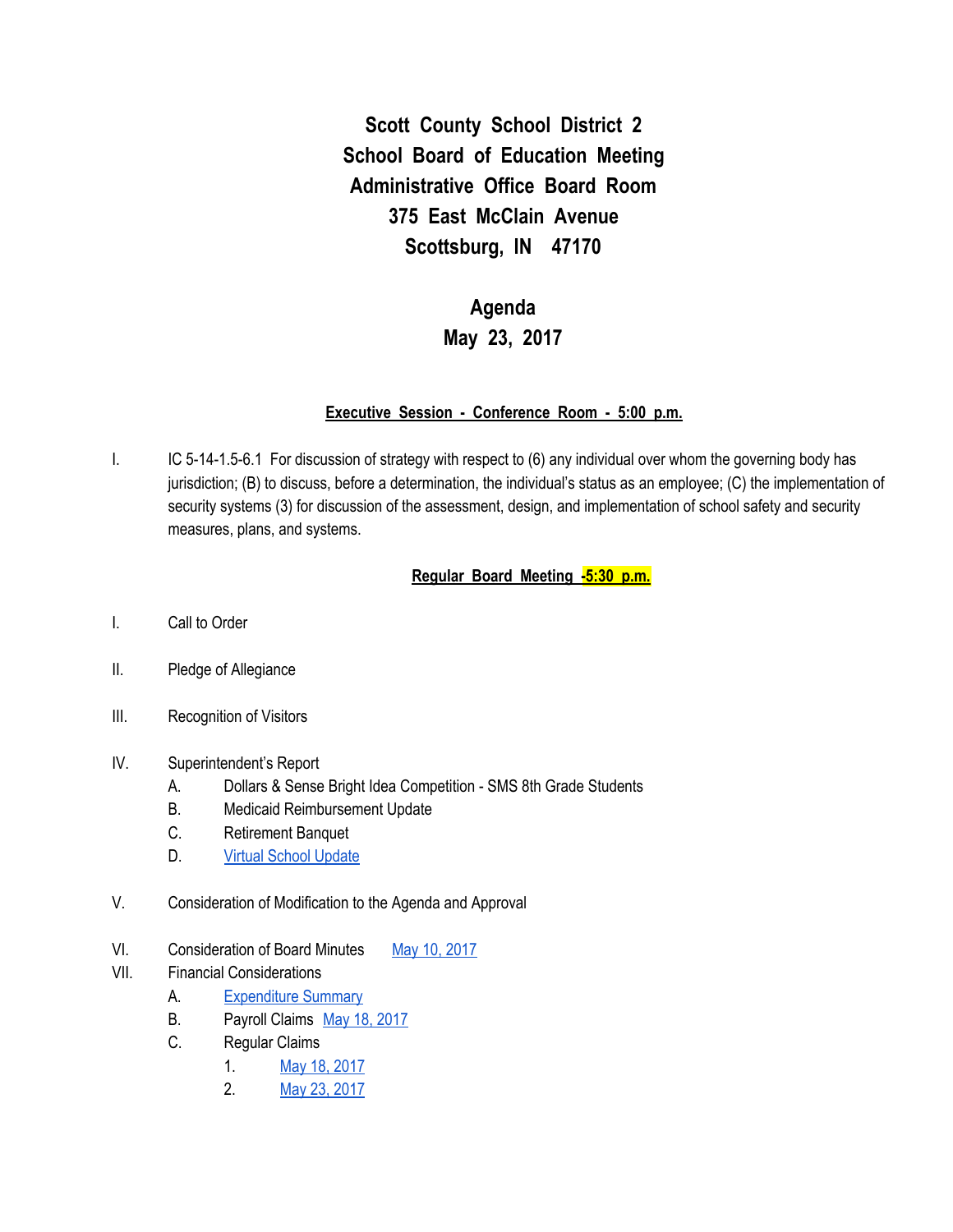- D. Permission to Purchase/Renew
	- 1. Bell [Techlogix](https://drive.google.com/file/d/0BxXvxnGh3EX1ejFrem9IQnZRdkE4Z2l3X1J5VmcwYjhucjdn/view) \$ 6,227.25
	- 2. Cottongim [Enterprises,](https://drive.google.com/file/d/0BxXvxnGh3EX1LURnWHZqeFJDSmcwOThmU3BQNGNWNFJJQzRv/view) Inc. Pay App. 3 \$28,026
- E. Permission to Accept/Award Quotes
	- 1. Scott 2 Administration, Business, and Special Education Roofing Project Legal [Advertisement](https://drive.google.com/file/d/0BxXvxnGh3EX1NDVqVFZ5dUc5b2FaNUZLMi1WaWdnUjFyVWxR/view) for Roof Project Request For Proposal Packet for Project: Roof Replacement- Scott 2 [Administration](https://drive.google.com/file/d/0BxXvxnGh3EX1bEJ6VklQVHpiaXpyRmJzVUtGX0taTThzaHpn/view) Building, Old Cafeteria, Special Education Offices, and wings- [#7645-2017-1](https://drive.google.com/file/d/0BxXvxnGh3EX1bEJ6VklQVHpiaXpyRmJzVUtGX0taTThzaHpn/view)
		- a. Pure [Foam](https://drive.google.com/file/d/0BxXvxnGh3EX1NTRYanphODJxOC1mUVExemVnMUFLQ1lkXzdZ/view)
		- b. Insulated Roofing [Contractors](https://drive.google.com/file/d/0BxXvxnGh3EX1SDJ6b2wteXBVdE1IMmlnMjJ5OWFsNGZrMnhn/view) [Warranty](https://drive.google.com/file/d/0BxXvxnGh3EX1bUs1c25Ebi1qaFhhWmZEUy1wbEdaeE5laTVn/view) Upgrade
	- 2. Scott 2 Old Cafeteria Bathroom Renovation Project Request For Proposal Packet for Project: Bathroom [Renovation](https://drive.google.com/file/d/0BxXvxnGh3EX1bzd2V2JNYmUteE9kdlJpSk9QVVM5c1BpZGFj/view) (x2)- Old Cafeteria - Scott 2 Admin Building- [#7645-2017-3](https://drive.google.com/file/d/0BxXvxnGh3EX1bzd2V2JNYmUteE9kdlJpSk9QVVM5c1BpZGFj/view)
		- a. Cottongim [Enterprises](https://drive.google.com/file/d/0BxXvxnGh3EX1RmVKNkZQS0ViV25jdFc4cTdPR1pwbElweE1j/view)
		- b. [Latco](https://drive.google.com/file/d/0BxXvxnGh3EX1VG1xNEpRUjhqazFPdzU1ajlkRlhmN2t3d1Z3/view)
		- c. Teton no bid
		- d. LKS Rose no bid
	- 3. SMS Office Furniture
		- a. JW [Associates](https://drive.google.com/file/d/0BxXvxnGh3EX1dVh3Z0xwd0xFc05QQk5lZmRCZ2c2TU9IUy00/view)
		- b. [Educational](https://drive.google.com/file/d/0BxXvxnGh3EX1Vnk5UmRTT3B6TGtfa0N4bzB1ZmM3c3gyZThN/view) Furniture
		- c. Lee [Company](https://drive.google.com/file/d/0BxXvxnGh3EX1a0ZPOFhQTjF6VlNnYi02M3l4Yk1fVEYyQjI0/view)
- F. Permission to Award Projects (under the \$5,000 threshold but part of the Bond Refinance Money)
	- 1. Security Window Upgrade @ [Scottsburg](https://drive.google.com/file/d/0BxXvxnGh3EX1Y1piaF91MWJsMVZPeHc3Mk5wVzFKeXZrV2NN/view) Middle School Office
	- 2. Security Windows Upgrades @ Scott 2 Special [Education](https://drive.google.com/file/d/0BxXvxnGh3EX1dmhNb0JqVk41czJES0FKWEZCb244dGFfSS00/view) Office
	- 3. Old [Scottsburg](https://drive.google.com/file/d/0BxXvxnGh3EX1aUpMblVjQmVYLXlicHpkWUJDLWY3bE1CcUtF/view) Middle School Wing Classroom Internal Demo and Clean-Up (short wing)
	- 4. [Additional](https://drive.google.com/file/d/0BxXvxnGh3EX1Z3ZpVUhrWWEzbDNGeG9NYXZfdFNGNk45QTdj/view) Fencing at the Softball Field (enclose it all)
	- 5. Electrical Upgrades to SMS Athletic Building Renovation
	- 6. Science Lab [Equipment](https://drive.google.com/file/d/0BxXvxnGh3EX1NUhCaDh0aVpTR1VNLV92MEtNOUpJSUdQY253/view)
- VIII. Operations
	- A. Personnel Recommendations
		- 1. Certified Recommendation(s)
			- a. Deborah Brunner LES IRead 3 [Remediation](https://drive.google.com/file/d/0BxXvxnGh3EX1c3ktdHVmcHhJR0VvdEJMQWFJMTZPV09CV2RB/view) Teacher
			- b. Anna Reynolds SES IRead 3 [Remediation](https://drive.google.com/file/d/0BxXvxnGh3EX1SlFEb2djWklxdTlSU29jQkUzbTNZUDNRZi1J/view) Teacher
			- c. Teresa Burow New Tech [Counselor](https://drive.google.com/file/d/0BxXvxnGh3EX1MjNaSndrNDlPdjUzS3pldWNjQ0Y4a1ZkdXRN/view)
			- d. Shelby Boley SMS [English](https://drive.google.com/file/d/0BxXvxnGh3EX1MTBFanVLRms3MVR4WXpBMWRwSWhaMEJva1lR/view) Jump Start (4 days @ 2.5 Hrs)
			- e. [Cherie](https://drive.google.com/file/d/0BxXvxnGh3EX1NnlGYmQwV3ZOUHYxWFh0LVI0TEcwUXV5clVn/view) Shuler SMS Math Jump Start (4 days @ 2.5 Hrs)
		- 2. Support Staff Recommendation(s)
			- a. Cindy Waters Summer Feeding Program Site [Supervisor](https://drive.google.com/file/d/0BxXvxnGh3EX1ckc4YWhmVXJVMFdORnV4ckw5NUtmcFBGNHRB/view)
			- b. Veronica Banda & Kerri Lewis Summer Feeding Program [Personnel](https://drive.google.com/file/d/0BxXvxnGh3EX1NXlxX3UzTTlPR3RkVmxoQmMyVGV0eTVEbl9j/view)
		- 3. ECA Recommendation(s)
			- a. Ashlee Hafer SHS English [Department](https://drive.google.com/file/d/0BxXvxnGh3EX1bE5pMENseVNhNXF2WDlJQ25wc3B4dndRR3pB/view) Chair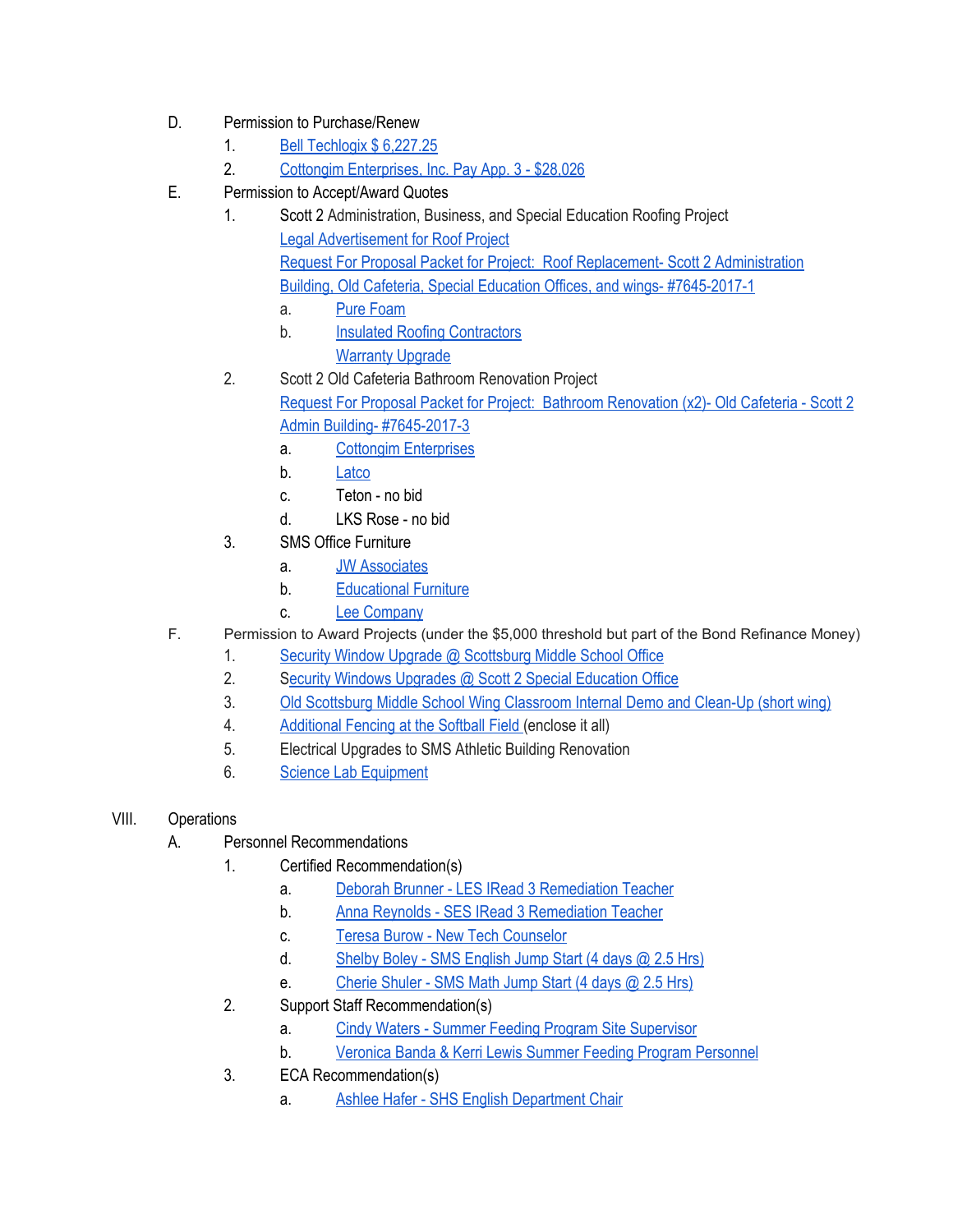- b. Charles Combs [Summer](https://drive.google.com/file/d/0BxXvxnGh3EX1ZlY0ZGVPcS1lMEJ5aGw2anpDczNabVhGNjVB/view) Guard Stipend Position
- c. Charles Combs SHS Fall Guard [Director](https://drive.google.com/file/d/0BxXvxnGh3EX1VmtDclVTV19yRUoxWkp1eTVyUUxOUVp6NkpJ/view)
- d. Anna [Reynolds](https://drive.google.com/file/d/0BxXvxnGh3EX1MTd4Q2NBOWVxa1hvTXhKbWFsc3o3Y3FBa0Nj/view) SES Robotics Coach
- e. Robin [Meadows](https://drive.google.com/file/d/0BxXvxnGh3EX1bV9kMFlRb1NweUNHazlaRFlsWk44Sk9ZdE5R/view) JES Robotics Coach
- f. Hope Strobl JES [Robotics](https://drive.google.com/file/d/0BxXvxnGh3EX1MGZ0ZGtoeXlrWG8zZXdkcDlwQ0xockJyem1V/view) Coach
- g. Jacob [Johanningsmeier](https://drive.google.com/file/d/0BxXvxnGh3EX1VG9RY0hXdXVKdGRFX2J4Y3pkczZhaHI3Z1RB/view) & Enrique [Valencia](https://drive.google.com/file/d/0BxXvxnGh3EX1WjkyMjFLa3ZXaVpwTnU5ZVluclFITWZBUXBF/view) SHS Co-Asst. Boys' Soccer Coach
- 4. Transfer(s)
	- a. Tracy South from SES [Transitional](https://drive.google.com/file/d/0BxXvxnGh3EX1ODRvMWdwM1JWeHRqS0l2OVpjWEVUVU1FeDZJ/view) 1st Grade to VFES Teacher
- 5. Charlotte [Gudgeon](https://drive.google.com/file/d/0BxXvxnGh3EX1cktneEh5RFpjQmdSc2dLM1E0VWZSRXZKM3ln/view) Employment Non-Renewal
- 5. Professional Leave Request(s)
	- a. Shelby Nunley [Maternity](https://drive.google.com/file/d/0BxXvxnGh3EX1VEdyZThIQ1ZpQkM2SVQ2WnBibndncDd3cmRV/view) Leave Sept. 15 Nov. 26
- 6. [Permission](https://docs.google.com/document/d/1RcHyeqVmPk-nGzmkKTr-ZTop_EMviQdYSR-gCRbM2RE/edit) to Post
	- a. Kindergarten Jump Start Positions (11)
	- b. New Tech Math Teacher Leave (Sept. 15-Nov. 26)
	- c. SES Transitional 1st Grade Teacher
	- d. Part-Time Welding Instructor

## IX. Facilities

- A. [Permission](https://drive.google.com/file/d/0BxXvxnGh3EX1LU8wb1o5eFBaVGo4UTJVODduVVNGeElHellv/view) to Waive Rental Fees Lexington Alumni Banquet
- X. Curriculum, Instruction & Grants
	- A. [Permission](https://drive.google.com/file/d/0BxXvxnGh3EX1MnBDcUctX2NBYWRmYmJLRTNkRi1la2xUZUNF/view) to Apply for Fuel Up to Play 60 Grant

# XI. Policy

- A. School Handbooks Second Reading
	- 1. Scottsburg High School
		- [Guidance](https://drive.google.com/file/d/0BxXvxnGh3EX1cGIwM0xkcEo3cTFnRnRIV0JsWDIwdXdDNWFZ/view) Academy Policy
		- Safety [Procedures/Information](https://drive.google.com/file/d/0BxXvxnGh3EX1a3hoSVhHakE3NWp1YzU5WW9GbUlSQ3RnZTRv/view) Handbook
		- Student Discipline [Handbook](https://drive.google.com/file/d/0BxXvxnGh3EX1Y2c5eWFxelBCZXdhTHhFZkxuWVg2Z3hMSmtr/view)
		- Student [Information](https://drive.google.com/file/d/0BxXvxnGh3EX1SVNDbk52Y08xSTRkNnNlRTAzNUlGcXJjY3BN/view) Policy
	- 2. [Scottsburg](https://docs.google.com/document/d/1wuUIT5Ktu8UYNbK9LZcIh3Uvk5aUx0ZurrHTyEHdKWg/edit) Middle School
	- 3. [Elementary](https://docs.google.com/document/d/1I7yVb4vuvWrXiB5Fcr9Oz6ASbFJ5PeoEWe6GwhcVnHE/edit) District Handbook
- C. Elementary [Extra-Curricular](https://docs.google.com/document/d/1pTeiAx82tIe2ILYkVs_eHEZNlgbgzDT6oJTbMLwgqjM/edit?ts=590c8eda) Athletics Academic Eligibility Policy -Second Reading

## XII. Other Business

- A. Rescheduling Board Meeting
- B. FYI

# XIII. Adjourn

## Upcoming Events:

- 5-24 7 p.m. SHS & SMS Choir Concert @ McClain Hall
- 5-25 6 p.m. LES PTO/Sports Awards